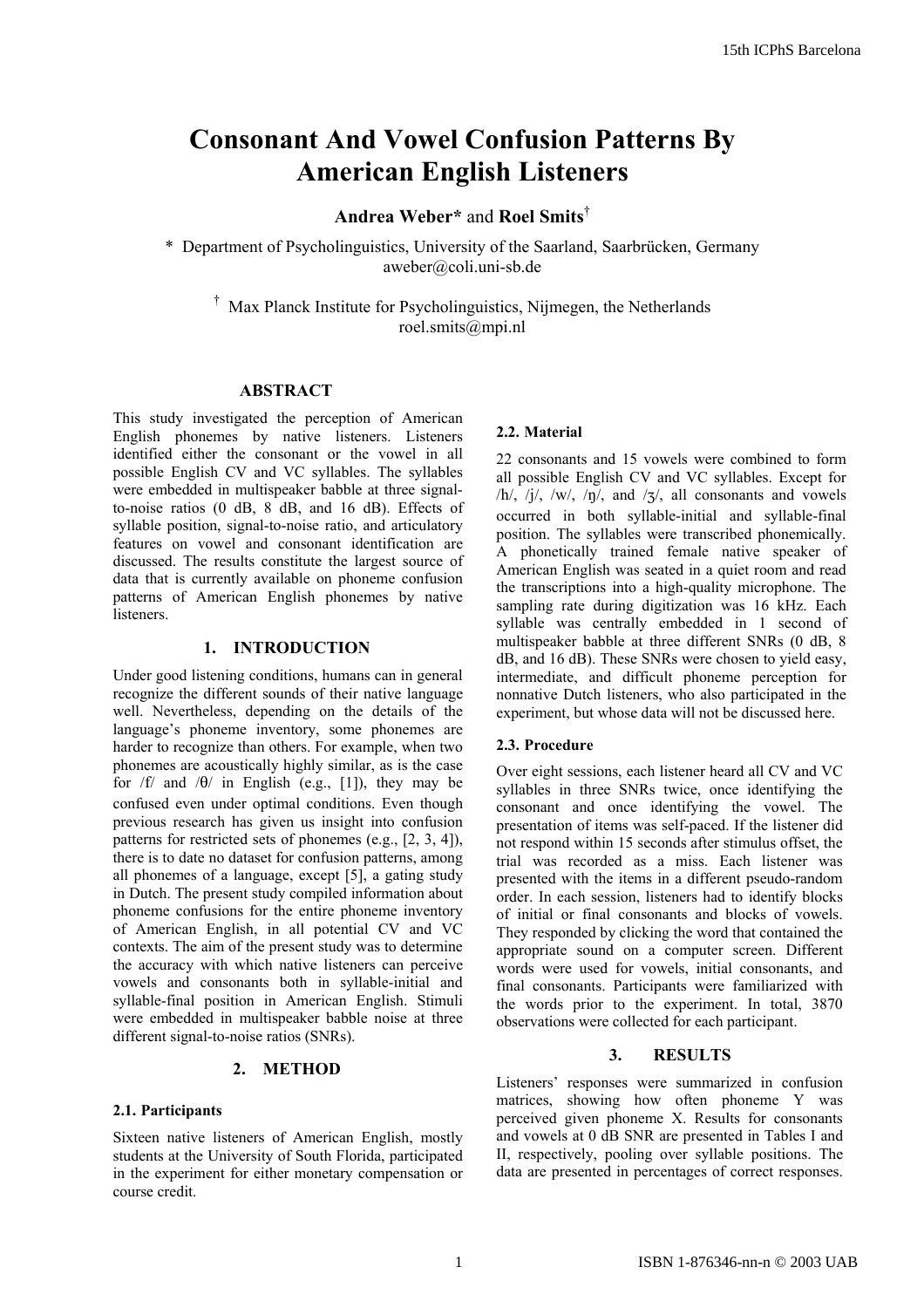|                                         |      |                   | response          |                      |               |               |                   |                |               |               |               |               |               |                             |                   |                                                       |                |               |                   |                   |               |               |                   |                   |                        |               |
|-----------------------------------------|------|-------------------|-------------------|----------------------|---------------|---------------|-------------------|----------------|---------------|---------------|---------------|---------------|---------------|-----------------------------|-------------------|-------------------------------------------------------|----------------|---------------|-------------------|-------------------|---------------|---------------|-------------------|-------------------|------------------------|---------------|
|                                         |      | lip               | hot               | sick                 |               | off path      | pass              |                | fish such     | hi            | grab          | odd           | egg           | love smooth buzz beige edge |                   |                                                       |                |               | vell              | am                | on            | ring          | ill               | far               | win                    |               |
|                                         |      | p                 | t                 | k                    | f             | $\theta$      | s                 | $\int$         | t∫            | h             | b             | d             | $\mathbf{g}$  | $\mathbf{V}$                | ð                 | $\mathbf{Z}% ^{T}=\mathbf{Z}^{T}\times\mathbf{Z}^{T}$ | 3              | $d_3$         | $\mathbf{J}$      | m                 | n             | ŋ             | $\perp$           | r                 | W                      | miss          |
| p                                       | 32.7 |                   | 9.6               | 9.4                  | 8.1           | 4.6           |                   |                |               | 19.6          | 3.8           | $\cdot$ 8     | 1.3           | 1.3                         | 1.7               |                                                       |                | $\mathcal{A}$ | .6                | $\boldsymbol{.8}$ | $\cdot$       |               | $\cdot$ 2         | $\boldsymbol{.8}$ | $\mathcal{A}$          | 3.8           |
| t<br>k                                  |      |                   | $7.7$ 48.3        | 7.7                  | 3.1           | 5.4           | .6                | $\mathcal{A}$  | 1.3           | 14.0          | 1.5           | $\cdot$ 8     | 1.7           | $\mathcal{A}$               | 2.9               | $\boldsymbol{.8}$                                     |                | $\cdot$       | $\mathcal{A}$     | $\cdot$           | $\mathcal{A}$ |               | $\overline{2}$    |                   | $\mathcal{A}$          | 1.5           |
|                                         | 11.5 |                   | 13.5              | 44.6                 | 1.3           | 3.5           |                   | $\cdot$        | 1.5           | 14.0          | 1.3           | .6            | 1.3           | .6                          | 1.5               |                                                       |                |               | $\cdot$           | $\cdot$           | 1.0           |               |                   |                   | $\boldsymbol{.8}$      | 2.5           |
| f                                       | 16.5 |                   | 6.0               | 5.2                  | 32.1          | 10.2          | $\cdot$           | .4             |               | 7.1           | 4.8           | .6            | $\mathcal{A}$ | 2.5                         | 5.6               |                                                       | $\cdot$        | $\cdot$       | $\boldsymbol{.8}$ | $\cdot$           |               |               | $\cdot$           | .8                | 1.9                    | 3.8           |
| θ                                       | 10.8 |                   | 11.7              | 4.0                  |               | 22.1 18.8     | $\mathcal{A}$     | $\cdot$        | .6            | 5.2           | 4.0           | 1.3           | .8            | 3.1                         | 11.0              | $\mathcal{A}$                                         | $\overline{2}$ |               | $\cdot$           | $\mathcal{A}$     | $\mathcal{A}$ | $\mathcal{A}$ | $\cdot$           | $\mathcal{A}$     | $\cdot$ <sup>8</sup> . | 2.5           |
| s                                       |      | .6                | 2.5               | .6                   | 11.0          | 9.4           | 58.5              | 2.5            | $\mathcal{A}$ | 1.0           | 1.3           |               | $\cdot$       |                             | 5.6               | 4.8                                                   | $\cdot$        |               |                   |                   |               |               |                   |                   |                        | 1.3           |
| ſ<br>tſ<br>h<br>b<br>d<br>stimulus<br>g |      | $\overline{2}$    |                   | $\cdot$              |               | $\cdot$       | 1.0               | 78.8           | 16.9          |               |               |               | $\cdot$       | $\cdot$                     | $\mathcal{A}$     |                                                       | 1.3            | $\mathcal{A}$ |                   |                   |               |               |                   |                   |                        | $\cdot$       |
|                                         |      | $\cdot$           | 4.4               | .6                   | .8            | .4            |                   |                | $.6$ 86.7     | $\cdot$       |               |               | .2            |                             | $\boldsymbol{.8}$ |                                                       | .8             | 3.5           | $\cdot$           |                   | .2            |               |                   |                   |                        | .2            |
|                                         | 14.6 |                   | 5.0               | 4.6                  | 9.6           | 4.6           | $\mathcal{A}$     |                | $\mathcal{A}$ | 36.7          | 7.1           | $\mathcal{A}$ | 1.7           | 2.9                         | 2.1               |                                                       |                | .4            |                   | 1.7               | $\mathcal{A}$ |               | $\mathcal{A}$     | .4                | 1.7                    | 5.0           |
|                                         | 1.7  |                   | $.6\phantom{0}$   | 2.7                  | 4.8           | 4.2           | $\cdot$           |                | $\cdot$       | 7.5           | 27.3          | 5.8           | 5.2           | 10.2                        | 6.5               | $\mathcal{A}$                                         | 1.3            | 1.0           | 1.9               | 6.5               | 1.0           |               | 2.3               | 1.5               | 1.9                    | 5.4           |
|                                         |      |                   | 3.1               | $\cdot$              | 2.5           | 5.2           | 1.0               |                | $\mathcal{A}$ | 2.3           | 5.8           | 28.8          | 3.8           | 3.8                         | 10.2              | 1.0                                                   | 2.7            | 3.3           | 3.5               | 1.9               | 12.7          | 1.5           | 3.3               | $\cdot$           | $\cdot$                | 2.5           |
|                                         | 1.0  |                   | 2.1               | 1.3                  | 2.9           | 4.0           | $\mathcal{A}$     |                | $\mathcal{A}$ | 5.2           | 4.6           | 5.8           | 32.5          | 9.2                         | 3.8               | .6                                                    | 1.0            | 1.3           | 9.6               | 1.3               | 5.0           | 1.3           | 1.7               | 1.0               | .6                     | 3.5           |
| V                                       | 1.7  |                   | 1.3               | $\cdot$ <sup>8</sup> | 7.5           | 3.3           | $\mathcal{A}$     |                | $\mathcal{A}$ | 4.4           | 10.6          | 2.5           | 5.6           | 32.5                        | 10.2              | $\cdot$                                               | 1.9            | 1.3           | 1.0               | 3.5               | 1.5           | $\mathcal{A}$ | $\boldsymbol{.8}$ | 1.7               | 2.5                    | 4.0           |
| ð                                       |      |                   | 1.7               |                      | 1.5           | 9.4           | 1.7               | $\cdot$ .2     | $\mathcal{A}$ | $.8\,$        | 6.3           | 13.3          | 4.2           | 11.7                        | 23.5              | 5.0                                                   | 2.7            | 4.8           | .6                | .6                | 2.9           | $\mathcal{A}$ | 5.2               | $\cdot$           | $\mathcal{A}$          | 2.5           |
| z                                       |      | $\overline{2}$    | .8                |                      |               | 5.8           | 5.0               | $\cdot$        | .2            | .4            | 1.5           | 5.8           | 1.9           | 10.4                        | 15.4              | 34.2                                                  | 2.7            | 3.3           | $\cdot$           | .6                | 2.9           |               | $\boldsymbol{.8}$ | 1.3               | 3.8                    | 2.5           |
| 3                                       |      |                   |                   |                      | $\mathcal{A}$ |               | $\boldsymbol{.8}$ | 2.5            | 2.1           |               |               | 2.5           | 1.3           | 4.2                         | 4.6               | 3.8                                                   | 51.7           | 23.3          |                   | $\mathcal{A}$     | 1.7           |               | .4                | $\mathcal{A}$     |                        |               |
|                                         | d3   | $\mathcal{A}$     | .6                | $\cdot$              | $\cdot$       | 1.5           | $\overline{2}$    | $\overline{2}$ | 4.0           | .6            | 1.0           | 5.0           | 2.7           | .6                          | 4.4               | $\cdot$                                               | 9.0            | 66.7          | $.4\phantom{0}$   | $\mathcal{A}$     | $\cdot$       |               | .6                | $\mathcal{A}$     |                        | $\cdot^4$     |
| J                                       |      |                   | $\boldsymbol{.8}$ |                      |               | $\mathcal{A}$ |                   |                |               | 2.9           | 3.3           | 5.4           | 3.3           | 1.3                         | 1.3               | 1.7                                                   |                | 2.9           | 65.8              | 2.5               | 2.5           |               | 1.7               |                   | 2.1                    | 2.1           |
|                                         | m    | $\overline{2}$    | $\overline{2}$    | $\cdot$              | 1.5           | $\mathcal{A}$ |                   |                |               | 1.7           | 2.7           | 1.0           | 1.7           | 6.7                         | .4                | .2                                                    |                | $\cdot$       | .4                | 60.0              | 9.0           | 7.1           | 3.1               | 1.0               | $\cdot$ 8              | 1.5           |
| n                                       |      |                   |                   |                      |               | .6            |                   |                |               | $\cdot$       | $\mathcal{A}$ | 2.9           | .6            | 1.9                         | 1.0               | $\boldsymbol{.8}$                                     | .6             | $\mathcal{A}$ | $\cdot$           | 12.5              | 68.8          | 5.2           | 2.1               | .6                | $\cdot$                | $^{\circ}$ .8 |
| ŋ                                       |      |                   | $\mathcal{A}$     | $\cdot$              | $.8\,$        |               |                   |                | .4            |               | $\mathcal{A}$ | 1.3           | 9.2           | 5.8                         | 1.3               |                                                       | $\cdot$        |               |                   | 15.4              | 25.4 35.0     |               | $\boldsymbol{.8}$ | 1.7               |                        | 1.3           |
| 1                                       |      | .4                | $\mathcal{A}$     | $\cdot$              | 4.0           | 1.5           |                   |                | $\cdot$       | $\mathcal{A}$ | 2.5           | 1.3           | 1.5           | 5.0                         | 3.8               | $\cdot$                                               | $\cdot$        | $\cdot$       | 1.0               | 6.9               | 2.7           |               | 62.5              | 1.5               | $\mathcal{A}$          | 3.1           |
| r                                       |      | $\mathcal{A}$     | $\mathcal{A}$     | $\cdot^8$            | 1.3           | $\mathcal{A}$ |                   |                |               | 3.5           | 2.9           | .6            | 1.3           | 4.4                         | 1.0               |                                                       |                | .6            |                   | 1.9               | $\mathcal{A}$ |               |                   | $.4$ 76.5         | 1.5                    | 1.7           |
|                                         | W    | $\boldsymbol{.8}$ | $\mathcal{A}$     |                      |               |               |                   |                |               | 1.7           | 4.2           |               | .8            | 2.9                         | $\cdot$ 4         |                                                       |                |               | 4.2               | 5.8               |               |               | 2.9               |                   | $.4$ 73.3              | 2.1           |

Table I: Confusion matrix for consonants at 0 dB SNR. Percentages of correct responses were pooled over participants, vowel contexts and, syllable positions.

|          |          | response      |           |           |                      |      |               |           |                 |           |                           |           |                         |                 |         |                 |      |
|----------|----------|---------------|-----------|-----------|----------------------|------|---------------|-----------|-----------------|-----------|---------------------------|-----------|-------------------------|-----------------|---------|-----------------|------|
|          |          | beat          | bit       | wait      | bet                  | bat  | hot           |           |                 |           | cut caught boat cook boot |           | buy                     | boy             | shout   | bird            |      |
|          |          | $\mathbf{i}$  | $\bf{I}$  | eI        | ε                    | æ    | $\alpha$      | $\Lambda$ | $\circ$         | ou        | U                         | u         | aı                      | 1C              | au      | $\sigma$        | miss |
|          | 1        | 86.3          | 4.2       | $\cdot$   | 3.2                  |      |               |           | .3              |           | $\cdot$                   | 1.6       | .6                      |                 | $\cdot$ | 1.9             | 1.5  |
|          | 1        | 1.2           | 83.1      | .6        | 9.3                  | .6   |               | 1.6       | $\cdot$ 1       | $\cdot$   | $\cdot$ 1                 | .7        | $\mathcal{A}$           |                 | $\cdot$ | $\cdot$         | 1.0  |
|          | ei       | 3.1           | 3.6       | 83.1      | 3.2                  | 4.2  |               |           |                 | $\cdot$ 1 | $\cdot$ 1                 |           | .6                      |                 | $\cdot$ | .6              | 1.2  |
|          | ε        | .6            | 5.2       | 2.3       | 78.8                 | 5.7  |               | 1.7       | 1.2             |           | $\cdot$                   |           | $\cdot$ 3               |                 | $\cdot$ | 1.6             | 2.3  |
|          | æ        |               | $\cdot$   | 3.8       | 8.1                  | 80.5 | $\cdot$ 3     |           | 1.2             |           |                           | $\cdot$   | $\cdot$ 3               | $\cdot$         | 2.3     | 1.2             | 1.2  |
|          | a        |               | $\cdot$ 3 | 1.2       | .6                   | 9.0  | 37.8          | 18.6      | 26.9            | .7        | $\cdot$                   |           | .4                      |                 | 1.0     | .9              | 2.5  |
|          | Λ        |               |           | .6        | 1.2                  | 3.6  | 11.9          | 65.1      | 9.7             | 1.0       | 1.0                       | $\cdot$ 1 | .6                      | $\cdot$ 1       | 2.2     | 1.5             | 1.3  |
| stimulus | $\circ$  |               | $\cdot$   | .6        |                      | 1.6  | 29.9          | 4.1       | 56.5            | 2.3       | .9                        |           | $\overline{\mathbf{3}}$ | 1.0             | .9      |                 | 1.7  |
|          | ou       | $\cdot$ 1     | $\cdot$ 3 |           | $\cdot$ 1            |      | 3.2           | .6        | $.7\phantom{0}$ | 80.4      | 4.5                       | 3.6       |                         | 2.3             | 2.2     | $\cdot$ 1       | 1.7  |
|          | U        | $\cdot$ 1     |           |           | $\cdot$ <sub>3</sub> |      | 2.0           | 17.9      | 1.3             | $.7\,$    | 66.0                      | 4.7       | $\cdot$ 3               | 1.6             | 1.0     | $.4\phantom{0}$ | 3.6  |
|          | u        | 3.6           | .7        | $\cdot$   | $\mathcal{A}$        |      | $\mathcal{A}$ | 1.9       | 1.0             | 1.0       | 12.9                      | 72.4      | $\cdot$                 | $.7\phantom{0}$ | 2.2     | .6              | 1.7  |
|          | aI       |               | 7.1       | 1.5       | $\cdot$ 1            |      | $\cdot$ 1     | $\cdot$   | $\cdot$ 1       | $\cdot$ 1 |                           |           | 89.4                    | .3              | $\cdot$ | $\cdot$ 3       | .6   |
|          | 1C       | $\cdot$       |           | $\cdot$ 3 | $\cdot$              |      | $\cdot$ 3     | $\cdot$ 3 | .7              | 1.3       | .7                        | $\cdot$ 3 | $\cdot$                 | 92.4            | 2.6     |                 | .6   |
|          | au       | .3            |           | $\cdot$   | 1.5                  | .6   | 2.6           |           | 4.4             | 5.4       | $\mathcal{A}$             | $\cdot$   |                         | 1.3             | 82.0    | $\mathcal{A}$   | .9   |
|          | $\sigma$ | $\mathcal{A}$ | .3        |           | 1.3                  |      |               | .9        | $\cdot$ 1       |           |                           |           |                         |                 |         | 96.7            | .3   |

**Table II:** Confusion matrix for vowels at 0 dB SNR. Percentages of correct responses were pooled over participants, consonant contexts, and syllable positions.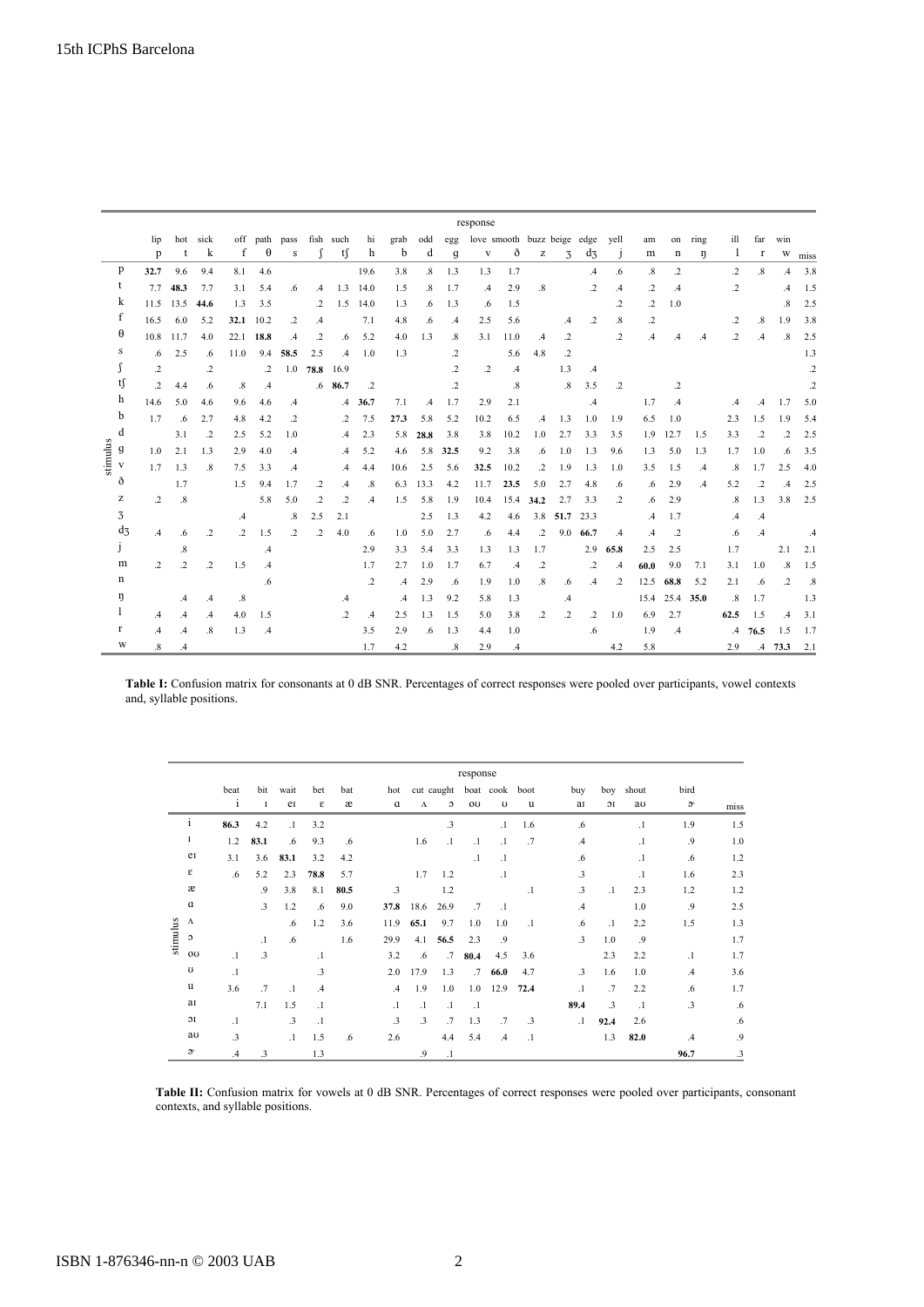Participants' response types are listed in columns, stimulus types in rows. Null responses are listed in the "miss" column. At the top of each matrix, the words used as response buttons in the experiment are listed. In Table I, except for the initial-only consonants (/h/,  $\frac{1}{\sqrt{2}}$ ,  $\frac{1}{\sqrt{2}}$ , words for consonant identification in VCs are given.

Visual inspection of the matrix reveals that, for consonants, the percentages of correct responses were lowest for stops and fricatives, higher for nasals, and highest for glides, liquids, and affricates. For stops, most errors were place errors. Voice errors were rare. Some manner errors were made for voiced stops. For voiced and voiceless fricatives, manner, place, and voice errors were found, especially for the dental and labiodental fricatives. / f/ was recognized well. For nasals, place errors were most common. Glides and liquids were mainly confused with other manner categories. These confusion patterns match those reported in previous research (e.g., [2]).

For vowels, visual inspection of the matrix shows that the percentages of correct responses were lowest for back vowels, higher for front vowels, still higher for diphthongs, and highest for the central, tense, mid vowel  $/\gamma$ . Whereas height was problematic for the identification of front vowels, tenseness was problematic for back vowels.

Figure 1 shows percentages of correct responses for consonants and vowels in initial versus final position, pooled over three SNRs. The figure suggests that vowels (78% correct) were better recognized than consonants (69% correct), and both phoneme types were on average better recognized in final (76% correct) than in initial position (71% correct). In order to statistically test these patterns we conducted an ANOVA on percentages of correct responses with phoneme class (consonant or vowel) and syllable position (initial or final) as fixed factors and participant as random factor. Both fixed factors proved to be significant  $(F[1,15] = 33.8, p \le 0.0005, F[1,15] = 39.7,$  $p$ <.0005, respectively), whereas their interaction was not  $(F<1)$ .



**Figure 1:** Mean percentages of correct responses for consonants and vowels in syllable-initial and syllable-final position.

The advantage of final over initial syllable position contrasts with the advantage of initial position reported by most - though not all - previous studies contrasting the two positions (e.g., [3]). An important difference between our method and the one used in [3] is that we presented our syllables in isolation, whereas in [3] the stimuli were recorded and presented in carrier sentences with words preceding and following the stimulus nonword. The uncertainty of the moment of stimulus onset in our experiment could have caused additional errors. Detection of stimulus onset may have been made still more difficult by our use of babble noise, which continuously varies in amplitude, as opposed to the stationary pink noise used in [3]. Finally, whereas our stimulus material employed all English phonemes, [3] tested only a limited set of consonants and vowels. Preliminary analyses of our data indicate that our advantage of final position vanishes when only the phonemes employed by [3] are considered.

For our next analysis, we split participants' responses into three SNRs, pooling over syllable position. As can be seen in Figure 2, consonant identification improved considerably across the SNRs (*F*[2,30] = 2520.1,  $p$ <.0005). Whereas at 0 dB only 49% of the consonants were identified correctly, at 8 dB 73%, and at 16 dB 85% were identified correctly. The differences between all three levels were significant in a post-hoc test. As suggested by Figure 2, identification of vowels also improved with increasing SNR (*F*[2,30] = 22.1,  $p$ <.001). A post-hoc test showed a significant improvement between 0 dB (77%) and 8 dB (79%), but no difference was found between 8 dB (79%) and 16 dB (79%). Furthermore, the significance of the interaction between phoneme type and SNR (*F*[2,30] = 1406.2, *p*<.0005) confirmed that consonant recognition improved more than vowel recognition. The relative flatness of the vowel curve in Figure 2 is probably due to a ceiling effect: At 0 dB, vowels were already identified correctly nearly 80% of the time. Note that 0 dB was selected as a difficult SNR for nonnative Dutch listeners listening to English. Native listeners are known to be more robust against noise interference in speech recognition, and indeed native listeners of American English did not seem to have difficulties identifying vowels at 0 dB.



**Figure 2:** Mean percentages of correct responses for consonants and vowels at 0 dB, 8 dB, and 16 dB.